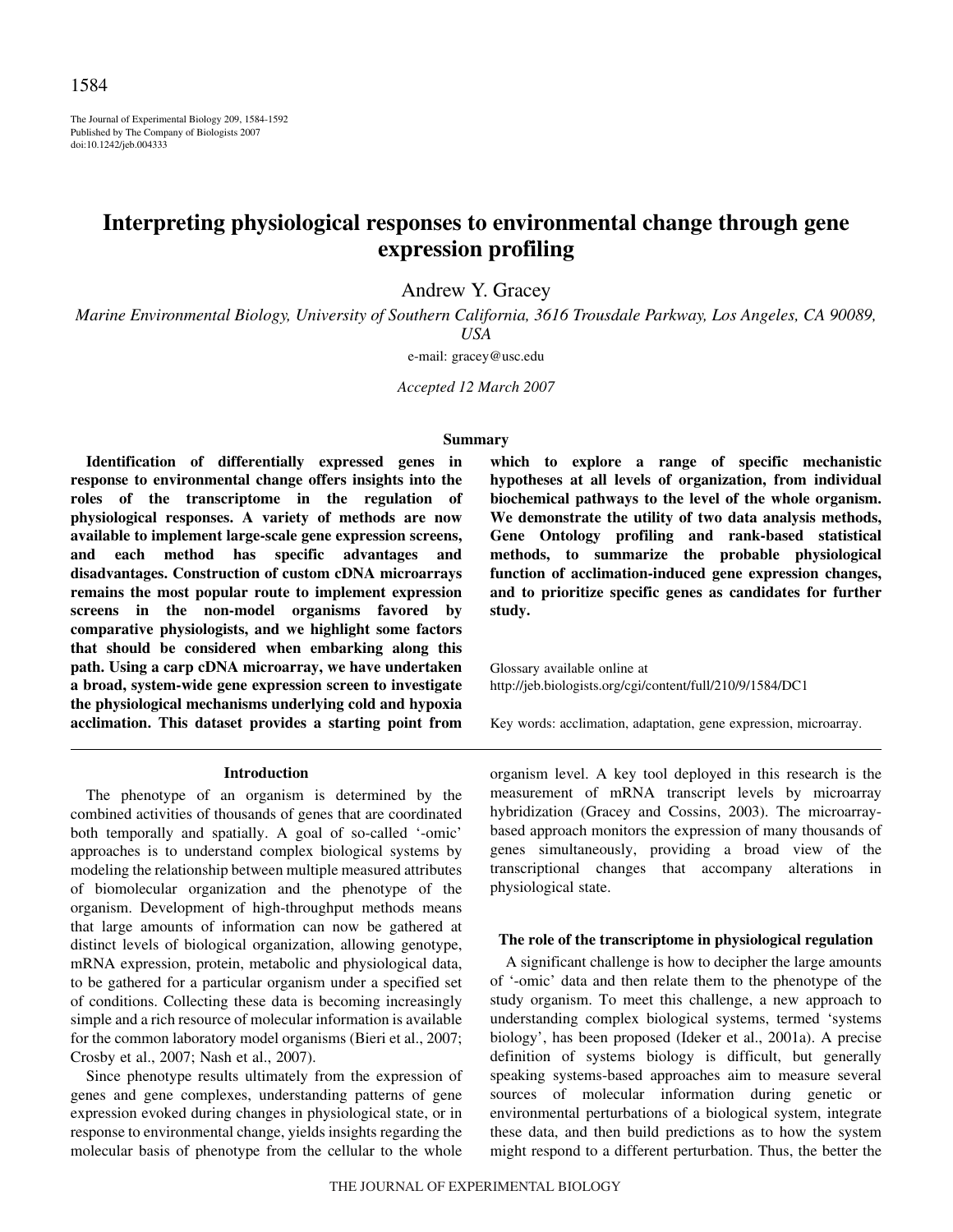understanding of, and ability to model, a biological system, the better the predictions will agree with the experimental observations.

Systems-based interpretations of biological processes are revealing new insights into the role of the transcriptome in the regulation of phenotype. A common theme in most systemsbased investigations is an effort to link gene or protein expression data with protein–protein and protein–DNA interaction data (Ideker et al., 2001b). The rationale behind this approach is that genes do not function in isolation and instead are components of wider networks of interacting molecules. As components of a wider system, the consequences of gene expression should be interpreted within the context of the behavior of the other molecules that participate in the biology of the organism. For example, systems-based analysis of gene expression has begun to explain why genes that are strongly differentially expressed in yeast stress experiments often turn out to have no discernable effect on stress sensitivity in deletion mutants (Birrell et al., 2002; Giaever et al., 2002). Using the yeast response to arsenic as a model, the analysis of deletion knockouts revealed that the genes that conferred the most sensitivity to arsenic were in pathways upstream of the arsenic detoxification pathways, while expression profiling identified genes that were members of downstream pathways that ultimately protect against toxicity but which share redundant functions, explaining why they have no phenotypic effect with deletion (Haugen et al., 2004). A similar conclusion was reached upon a system-based analysis of the DNA-damage response of yeast (Workman et al., 2006). So interpretation of gene expression data within the context of regulatory and metabolic networks suggests that gene expression profiling tends to interrogate the downstream effectors of biological responses.

A frequently asked question is whether changes in mRNA levels are a useful proxy for inferring changes in protein abundance? The scientific literature is replete with studies that have tried to address this question, most often by applying a combination of microarray and proteomic techniques to explore the concordance between mRNA and protein levels (Tian et al., 2004). A recent study provides the most definitive exploration of this relationship, and supersedes others by using an extremely accurate method to directly measure protein abundance in living cells (Newman et al., 2006). Using a collection of yeast strains in which each gene is expressed as a GFP-tagged fusion protein, GFP fluorescence was measured to profile the expression of each protein under different environmental perturbations and correlated with changes in the corresponding mRNA abundance. Use of fluorescence provided unprecedented resolution of protein abundance and revealed that mRNA abundance in 87% of genes changed >twofold, showing correlated changes in protein abundance. In a minority of cases, changes in protein abundance were observed in the absence of a change in mRNA level. The conclusion that can be drawn from these results is that mRNA expression profiling is an effective method to identify genes whose protein expression is regulated at the transcriptional

level, with the obvious caveat that proteomic techniques are required to identify post-translationally regulated genes. Indeed, a recent estimate assigns 73% of protein variance in yeast to transcriptional regulation (Lu et al., 2007), and so gene expression screens will not provide insights into the regulation of at least 25% of the proteome.

## **Constructing microarrays for non-model organisms**

Array-based technologies are still the main platforms for undertaking large-scale gene expression screens. Arrays can be produced for any organism for which DNA sequence or nucleic acid material is available, and so in theory can be applied to any given organism. In my laboratory this has included constructing custom arrays for a variety of species including common carp (Gracey et al., 2004), the goby *Gillichthys mirabilis* (Gracey et al., 2001), golden-mantled ground squirrel (Williams et al., 2005) and, recently, for the colonial ascidian *Botryllus schlosseri* and the California ribbed mussel *Mytilus californianus*. Probably the greatest challenge to producing these species-specific 'boutique' or 'bespoke' arrays is generating the DNA probes that will be physically deposited on the microarray. Two major sources of probes are either PCR products or oligonucleotides. PCR products are generated either by targeted amplification of specific genes based on their DNA sequence, or alternatively by amplification of cDNAs that have been cloned into plasmids. As an alternative to PCR products, long oligonucleotides can be spotted on the array but their application is restricted to genes for which a DNA sequence is available.

Comprehensive sequence data are often limited for most non-model organisms, precluding the design of gene-specific oligonucleotides, and so cDNA microarrays produced in-house will remain the most viable option for most laboratories in the short-term. In this format, cDNA libraries provide a source of cDNAs, which are then amplified by PCR and the products spotted onto the array. Because the primers employed in the PCR are based on the vector sequences that flank the cloned cDNAs, this approach can be employed without prior knowledge of the sequence of the cloned cDNA. This means that sets of PCR-amplified cDNAs can be quickly and affordably created for almost any species.

The procedure for preparing PCR products from cloned cDNAs is simple and within the capacity of most molecular biology laboratories. Briefly, a cDNA library cloned in plasmids is transformed into *E. coli*, plated onto Luria-Bertani agar plates, yielding bacterial colonies that each represent a single cDNA clone. A small portion of each colony is then picked into either 96- or 384-well microtiter plates containing Luria-Bertani broth and propagated. Picking is done in a random fashion and thus the sequence and identity of the cDNA clone present in the host *E. coli* is unknown. The microtiter plates become the picked cDNA library with each coordinate in the plate representing the location of a discrete cDNA clone. Microtiter plates of clones can be copied and frozen, allowing the picked library to be stored indefinitely. Accurate tracking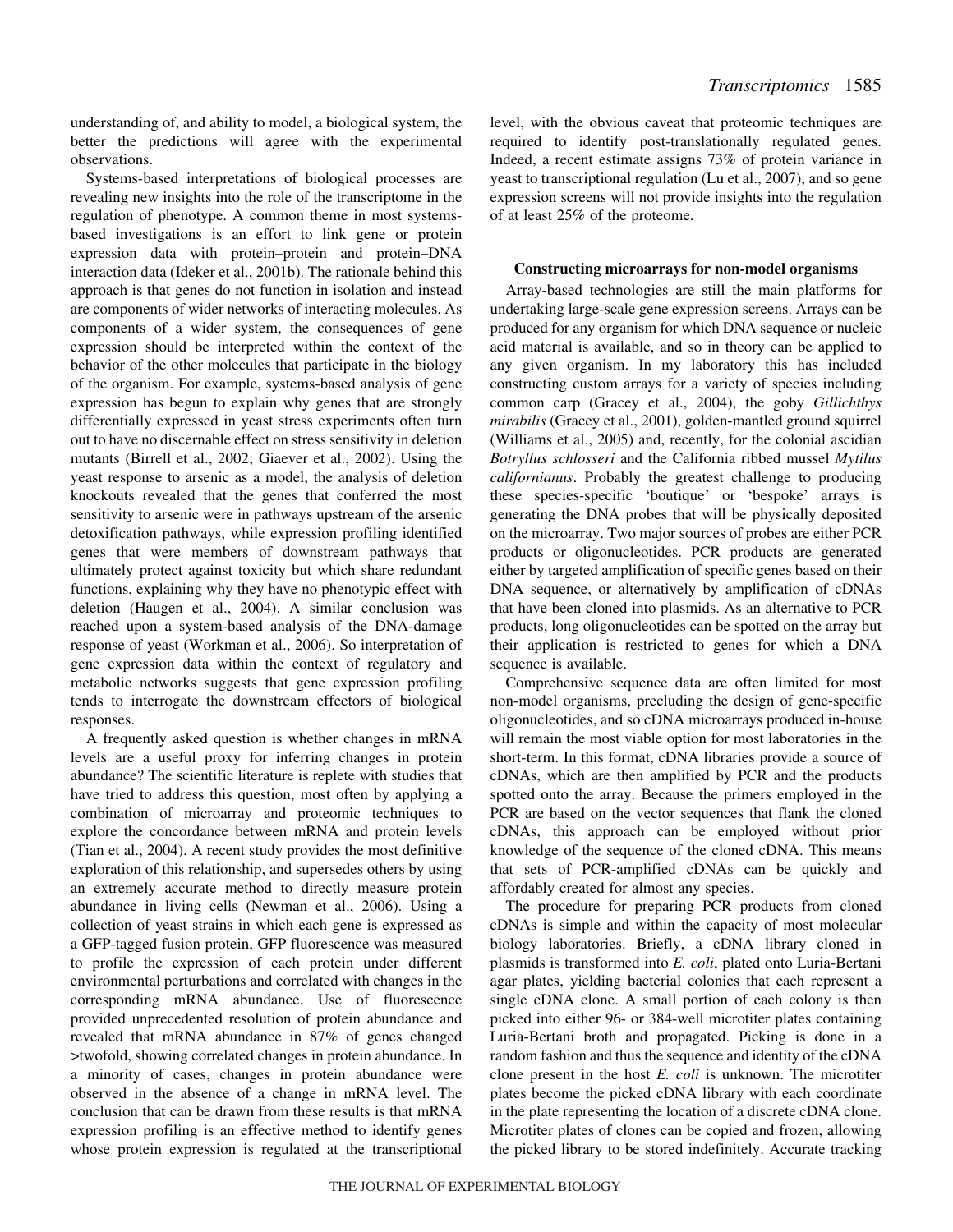of the plates of clones throughout the picking and archiving process is an essential step (Konno et al., 2001), since these plates will be the source for the next steps of PCR amplification, arraying and sequencing.

Ideally, we would like to be able to curate a set of cDNA clones that represents all the transcripts encoded by the genome of the organism we wish to study. An array fabricated with this clone-set, a so-called whole transcriptome microarray, would be invaluable since it would offer a global overview of how the expression of every gene in the organism is orchestrated under particular physiological or environmental conditions. However, creating comprehensive cDNA collections that cover the entire genome has proved a challenge. For most of the model organisms, laboratories around the world are collaborating in efforts to create complete cDNA collections, yet after years of work many cDNAs have remained elusive and the collections are still incomplete. The project to identify and sequence every transcript in the mouse genome is particularly noteworthy and an impressive range of strategies and tools has been deployed in this effort (Carninci et al., 2003; Okazaki et al., 2002; Carninci, 2007). With these problems in mind, it is important to consider the most effective strategy to create comprehensive cDNA collections and arrays for new species.

#### **Normalized cDNA libraries**

A number of strategies exist for the isolation and curation of cDNA clones for array fabrication. Since the expression pattern of the arrayed genes will be the guide for the interpretation of complex biological response, it is important that genes linked to the physiological process are well represented on the array. The first step to achieving this is to prepare the cDNA library using RNA isolated from the specific tissue(s) and physiological condition that will be the subject of the study. This greatly increases the likelihood that genes that are expressed under these conditions are present as cDNA clones in the library. For example, arrays developed to study the transcriptional response of gobies to hypoxia (Gracey et al., 2001), and killifish to thermal cycling (Podrabsky and Somero, 2004), were prepared from RNA isolated from animals exposed to these respective conditions. Still, the frequency with which the potentially interesting cDNAs are encountered in the library will depend on their abundance in the RNA sample, with highly transcribed genes being more likely to be picked from the library, whilst rare transcripts will be encountered with less frequency. For this reason every effort is made to ensure that rare genes are isolated during the picking of clones from the library. Two important procedures improve this situation, namely normalization and serial-subtraction. Normalization reduces redundancy within the library, bringing the frequency with which each gene is present in the library to within a narrow range, while subtraction enriches for genes specific to a particular environmental treatment, and serial subtraction increases the probability that new genes will be added to the clone-set (Carninci et al., 2000). In our experience, several rounds of serial subtraction is the most effective method of

creating cDNA libraries of low redundancy, and while these are time-consuming steps, the results justify the cost.

A universal goal of all of the major cDNA collection and annotation projects for model organisms is to isolate and sequence full-length cDNAs clones (Imanishi et al., 2004; Strausberg et al., 2002). A full-length cDNA clone is one in which the entire coding sequence is present together with the flanking 5' and 3' untranslated regions (UTRs). The contribution of full-length clones to understanding gene function cannot be understated. First, the complete cDNA sequence is useful for interpreting genomic sequences, where exons are interspersed with non-coding introns, and each gene may give rise to range of transcripts based on differential splicing. Thus, a full-length cDNA is evidence of the genomic sequence that was transcribed and of alternative splicing events (Zavolan et al., 2003). Second, identification of the translation initiation codon and the 5' UTR indicates the location of the promoter sequence of the gene, thus helping to direct exploration of the gene's regulatory elements. Third, and most importantly, knowing the sequence of the complete open reading frame of a gene greatly facilitates its functional annotation. In the first instance, it improves homology searches against the public databases and increases the likelihood that its putative function can be assigned based on homology. For cDNAs without recognizable homology to a known gene, characterization of the functional motifs of the protein may help predict its function (Okazaki et al., 2002). Furthermore, knowing the complete amino acid sequence of the encoded protein is important for comparative analyses that aim to understand differences in functional properties of orthologous proteins. For all these reasons, full-length cDNA clones are a valuable foundation upon which further investigations can be constructed.

One caveat with respect to using full-length clones as microarray probes is that their sequence may contain regions that share homology with other genes or contain repetitive sequence. These elements may lead to cross-hybridization between the cDNA and transcripts other than the target transcript. The degree to which these non-specific hybridization signals compromise array analysis is still unclear, but it appears that increasing the stringency of both hybridization and wash conditions can alleviate these problems (Drobyshev et al., 2003; Korkola et al., 2003). On the other hand, the tolerance of long cDNAs to base-pair mismatches can be turned into an advantage, since it allows nucleic acids from related taxa to be hybridized heterologously to a single species array (Renn et al., 2004; von Schalburg et al., 2005).

### **Subtracted cDNA libraries**

Subtracted cDNA libraries are an alternative source of cDNAs for preparing array probes. Subtractive hybridization approaches are used to compare two RNA samples and yield populations of cDNAs enriched for genes that are specifically expressed at higher levels in one sample more than the other (Sagerstrom et al., 1997). Their main advantage is that they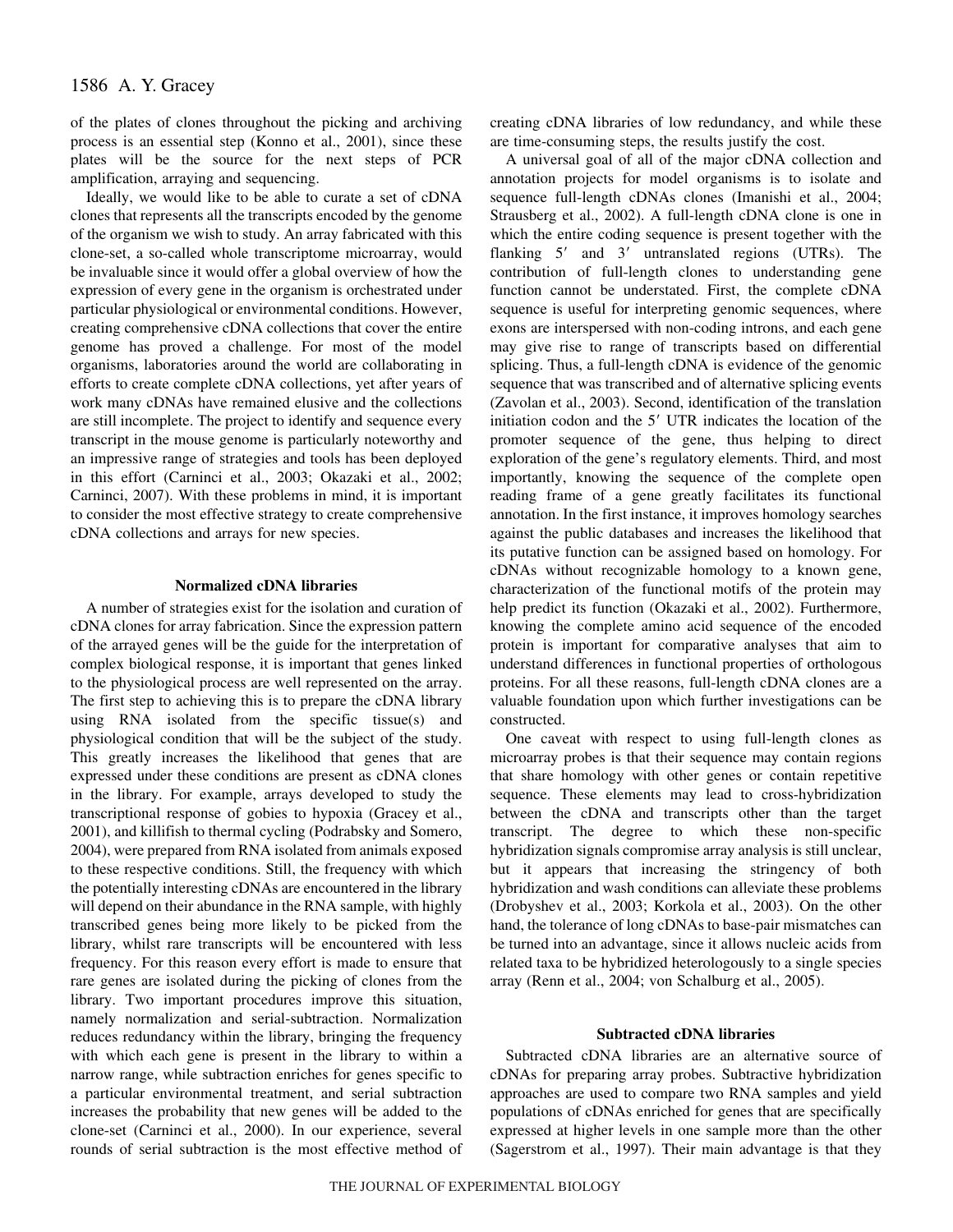purposefully enrich for cDNAs that are differentially expressed, so fewer cDNAs have to be screened to identify interesting genes. Screening fewer genes on an array improves statistical power since it reduces the number of type I errors that occur when multiple statistical comparisons are made. Subtraction also enriches for genes that are present at low abundance and may not have been discovered in the early stages of randomly picking clones from normalized libraries. In addition the cloned cDNAs tend to be biased towards the most unique gene-specific sequences making them ideal array probes in terms of their specificity. So arrays produced from subtracted libraries can offer some advantages but also present some unique problems with regard to analysis. Most microarray data normalization protocols are based on the assumption that the majority of genes on the array are not differentially expressed and that approximately equal numbers of genes are up- and downregulated (Quackenbush, 2001), but these assumptions may fail for arrays produced from subtracted libraries since spots may show a biased direction of differential expression (Oshlack et al., 2007). Therefore, subtracted libraries should be complemented with cDNAs from nonsubtracted sources for microarray construction to alleviate this bias. Another problem is that most methods of cDNA subtraction generate cDNA fragments rather than intact complete cDNAs (Diatchenko et al., 1996), and identification of fragments by sequence homology is problematic for unsequenced organisms (Gracey et al., 2001), and converting fragments into full-length clones is time-consuming.

#### **Oligonucleotide-based arrays and standardization**

A problem that has plagued cross-laboratory and crossplatform comparisons of microarray datasets has been the comparison of the probe content of different arrays. Typically, the arrayed probes are annotated using gene names but the assignment of names to DNA sequence is imprecise and strongly dependent upon the sequence database that is used as the reference for the annotation. So as these databases grow and more sequence data come to light, the putative identity assigned to genes evolves and can be subject to revision. This ambiguity leads to real problems when studies have sought to extract matching probes sets across platforms, leading to greater than expected discordance between data derived from different platforms (Tan et al., 2003). Seeking to resolve this problem, recent work has revealed that gene expression data show much greater cross-platform and between-laboratory consistency if the array elements are treated in a sequence-orientated *versus* gene annotation-centered manner (Kuo et al., 2006). This suggests that standardization will only be achieved if probes are matched by DNA sequence instead of by gene name, and this will necessitate a switch to oligonucleotide-based probes for those organisms for which either complete or extensive DNA sequence is available. While arrayed cDNAs offer a cheap and accessible route to gene expression profiling, they suffer the problem that the arrayed cDNAs are often incompletely sequenced, and instead represented by a 5' or 3'

expressed sequence tag (EST), which prevents the adoption of sequence-orientated interpretation of the data. For this reason, array platforms developed for non-model organisms that support a large community of interested researchers are expected to gravitate towards the oligonucleotide array format to provide a degree of standardization across laboratories in the community.

Oligonucleotide probes provide additional advantages beyond that of standardization. Most importantly, oligonucleotide probes can be designed to distinguish between genes with high degrees of sequence similarity (Hughes et al., 2001). This is particularly important given the complexity of the transcriptome, which may include transcripts that are alternatively spliced (Zavolan et al., 2003), antisense (Kiyosawa et al., 2003), allele-specific (Yan et al., 2002) or non-coding (Okazaki et al., 2002). The ability to explore the function of these transcripts initially through an understanding of when and where they are expressed will be dependent on the discriminatory power offered by oligonucleotide arrays.

Cross-laboratory and cross-platform standardization is only relevant if gene expression datasets are shared and made available in public databases. Most journals, including *The Journal of Experimental Biology*, require that gene expression data are submitted to one of the two public databases, either ArrayExpress (Parkinson et al., 2007), or NCBI GEO (Barrett et al., 2007). In the past we have found that submitting data to both these repositories was cumbersome and required informatics support in order to organize massive amounts of data into the format required for compliance. Realising that the complexity of the submission process was an obstacle to submission and full disclosure of expression data, the public databases have recently introduced a spreadsheet-based submission format (Rayner et al., 2006). This simple tabular format is similar to the one used by most gene expression analysis software packages, meaning that submission of expression data should be within the capability of any research group with the ability to generate and analyse microarray expression data. Removal of this impediment should streamline the submission and publication of expression data generated for non-model organisms, opening up the field to laboratories with limited informatics capacity. Accordingly, it is hoped that submitting new expression data to public databases will become as routine a step in microarray investigations as preparing high quality RNA.

## **High-throughput sequencing**

A number of approaches have been developed recently that interrogate the transcriptome through very high-throughput sequencing, simultaneously facilitating gene discovery as well as generating a comprehensive view of transcript abundance without prior knowledge of gene sequence. In principle, these approaches should have considerable utility for transcriptomebased investigations into non-model organisms. In 'massivelyparallel signature sequencing' (MPSS), the most-established of these high-throughput methods (Brenner et al., 2000), hundreds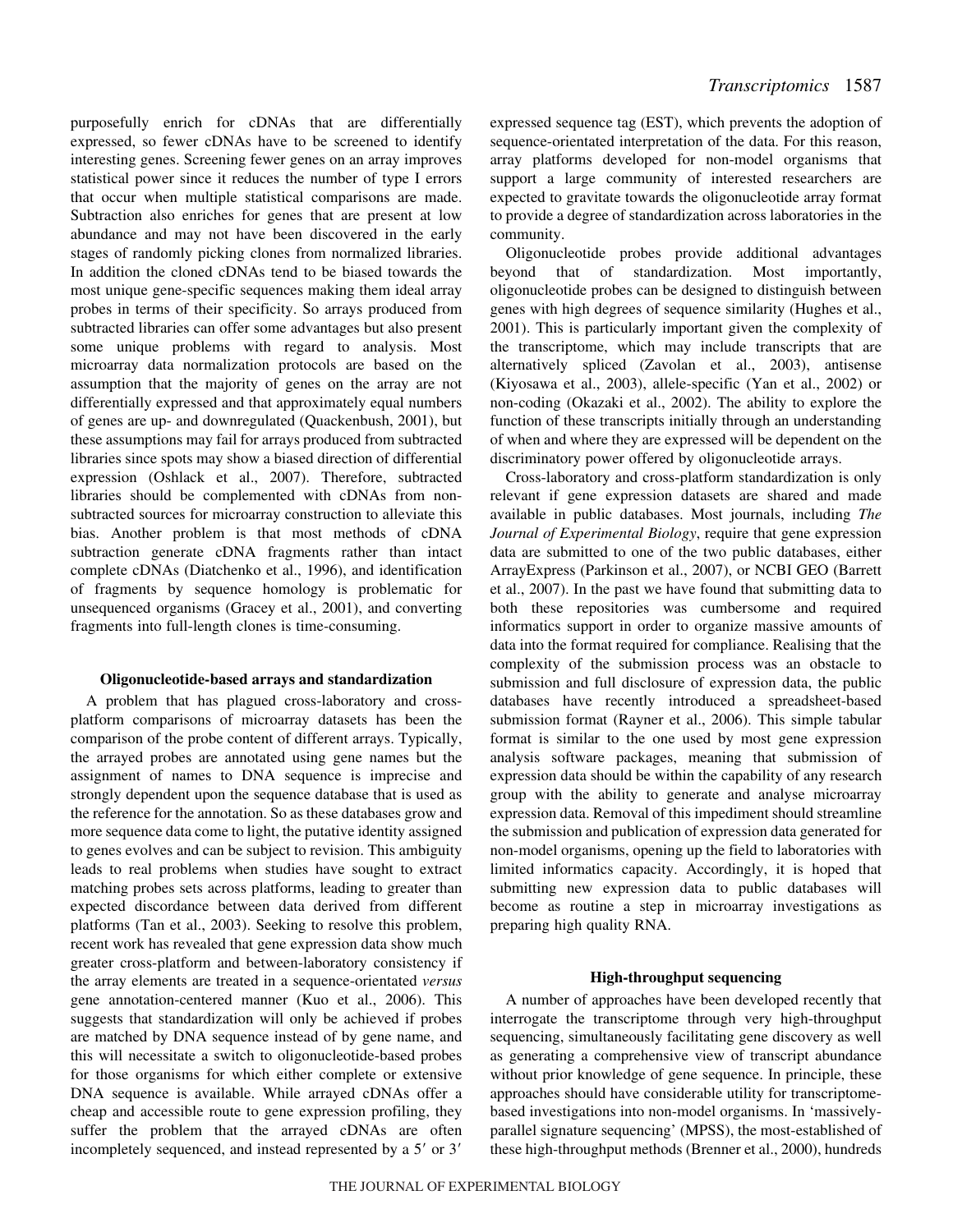of thousands of short gene-specific signature sequences are generated from a huge array of cDNAs that are bounds to beads, and the frequency with which each sequence is detected provides a measure of the abundance of each gene in the transcriptome (Hoth et al., 2003; Jongeneel et al., 2003). MPSS is analogous to the established sequencing-based technique of Serial Analysis of Gene Expression (SAGE) (Velculescu et al., 1995), but MPSS offers much greater sensitivity because it interrogates many more sequences per sample (typically  $>1\times10^6$  sequences in MPSS *versus* <1 $\times10^5$  in SAGE) in a fraction of the time. This depth of sequencing means that transcripts that are present at extremely low levels can be detected and quantified in theory, if sufficient numbers of sequences are collected. In model organisms, the short signature sequences can then be mapped onto the genomic sequence, but in unsequenced organisms the genes must still be identified on a gene-by-gene basis using PCR primers based on the signature sequences. Despite this shortcoming, MPSS was used to investigate gene expression patterns underlying growth heterosis in oysters whose genome has not been sequenced, revealing that ribosomal proteins are differentially expressed, and suggesting an important role for protein metabolism in heterosis (Hedgecock et al., 2007). Finally, access to most of these technologies is only available through commercial companies, meaning that it may prove financially restrictive to use them for gene expression profiling. Instead, it is anticipated that high-throughput sequencing approaches will fulfill a pivotal role in gene discovery, by providing a benchmark of transcript abundance in selected RNA samples and the identification candidate genes whose expression can then be profiled using more affordable methods.

#### **Gene expression data interpretation**

A significant challenge arising from large-scale gene expression profiling experiments is how to interpret the resulting data. Opinions on how a particular dataset should be examined differ widely and there is unlikely to be a single perfect approach to extract all the useful insights from a large dataset. Testament to this is that there are many more publications describing the analysis of expression datasets than there are papers presenting original expression data. So as data analysis methods evolve and previous protocols are superceded, favorite expression datasets are mined repeatedly for more biological insights.

In the course of our investigations into the transcriptional response of carp to environmental cold (Gracey et al., 2004) and hypoxia (Fraser et al., 2006), we have adopted two different computational approaches to extract novel insights into the physiological response of carp to these perturbations. Our choice of methods was driven by the data: cold acclimation caused a substantial proportion of the transcriptome to be differentially expressed and this complexity prompted us to adopt a holistic interpretation method with an emphasis on the detection of biological themes within the expression data. In contrast, the transcriptional response to hypoxia was far more constrained in terms of the number of genes that were expressed, and so we adopted a simple statistical method to identify genes that exhibited large changes in expression as candidates for follow-up studies.

## **Metabolic reprogramming during cold-acclimation**

To generate new insights into the molecular processes that underlie cold-acclimation, we subjected common carp to a stepwise cooling regime from 30°C down to 10°C over 3 days and differential gene expression patterns across seven tissues were determined by hybridization to a custom carp microarray (Gracey et al., 2004). Interpreting the functional role of the complex changes in gene expression that accompany coldacclimation response is a challenging task, and requires computational methods that transcend from individual genes to interpretations based on biological processes. Recent trends in gene expression analysis have indicated that the interpretation of expression data can be greatly improved if new data, instead of being analyzed in isolation, are interpreted within the context of a larger collection of curated sets of genes. In this approach, sets of functionally related genes are compiled as already characterized 'genesets', allowing expression data to be represented in terms of the behavior of these known sets of genes. The most common method of grouping genes is according to the Gene Ontology terms with which they are annotated: Gene Ontology, or GO, is a structured vocabulary that seeks to assign a consistent annotation to genes according to the biological function they perform, the biological process in which they involved, and their cellular or extracellular location (Ashburner et al., 2000). A variety of computational methods are then applied to test whether there are more genes associated with a GO term or biological pathway within a list of differentially expressed genes than would be expected by chance, to yield a heuristic measure of enrichment.

This approach has the ability to detect coherent changes in the expression of sets of genes that may be hidden when considering the expression patterns of individual genes in isolation. For example, analysis of the expression signatures of muscle samples from diabetics identified that oxidative phosphorylation genes were coordinately down-regulated in diabetes, despite the fact that the decrease in their expression was modest, just 20% (Mootha et al., 2003). Since the same ontology is applied universally to genes from all organisms, it allows gene expression datasets from different species to be compared from a thematic rather than from an orthologous gene perspective. For example, shared metabolic programs associated with aging were identified in *Drosophila* and *C. elegans* by identifying over-represented GO terms in the lists of genes that were differentially expressed during the onset of aging in each organism (McCarroll et al., 2004).

For the analysis of the carp cold-acclimation dataset presented here, one (Subramanian et al., 2005) of the many methods (Dennis et al., 2003; Zeeberg et al., 2003; Zhong et al., 2004) for detecting biological themes in sets of differentially expressed genes was applied to the data to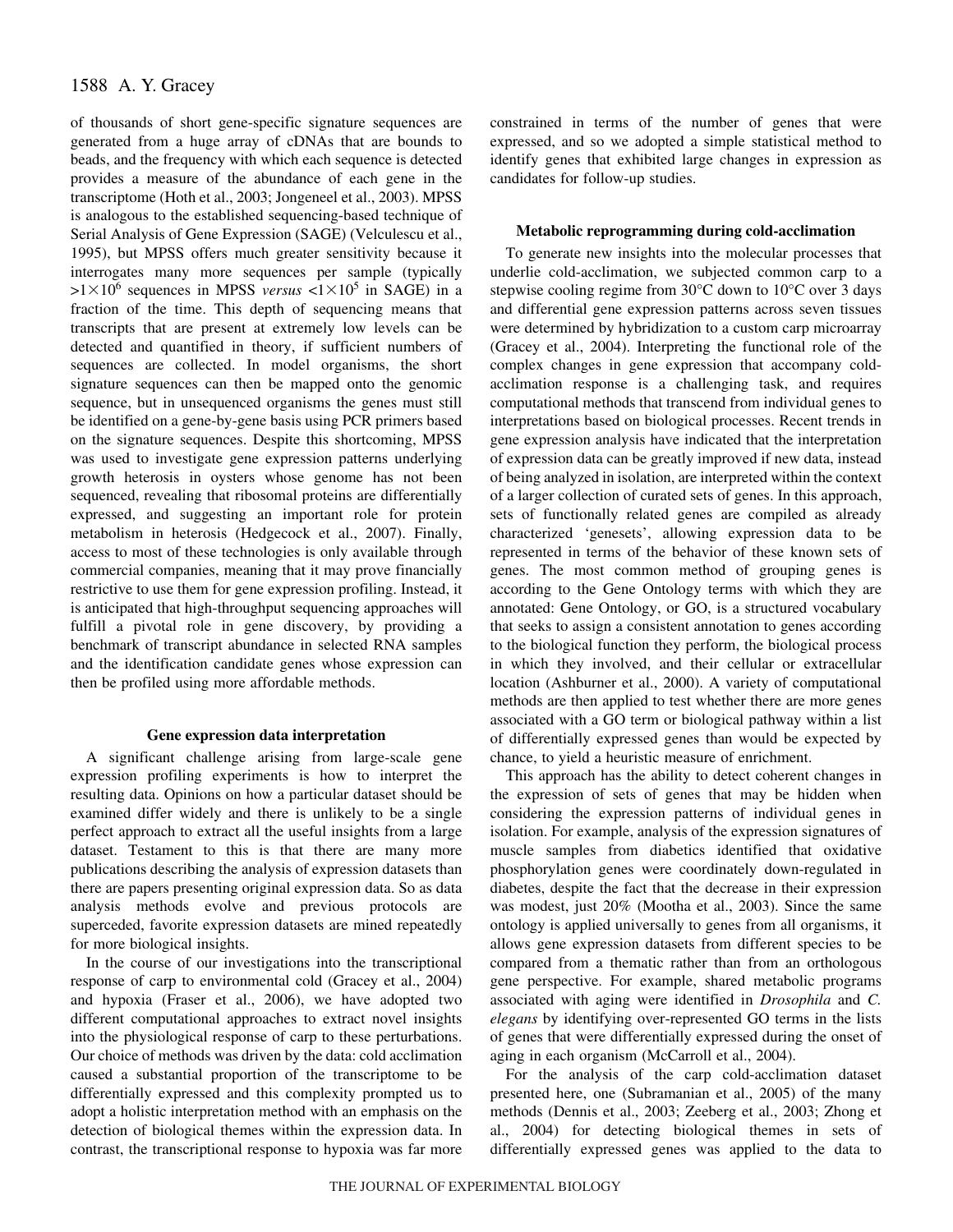

GO:0006631 Fatty acid metabolism GO:0006633 Fatty acid biosynthesis GO:0008203 Cholesterol metabolism GO:0006695 Cholesterol biosynthesis GO:0016126 Sterol biosynthesis GO:0005975 Carbohydrate metabolism GO:0006094 Gluconeogenesis GO:0006096 Glycolysis GO:0006098 Pentose phosphate shunt GO:0006099Tricarboxylic acid cycle **Metabolism**

**Protein expression**

| LINICIII ANICSSINII |  |  |  |  |                                                   |  |  |  |
|---------------------|--|--|--|--|---------------------------------------------------|--|--|--|
|                     |  |  |  |  | GO:0006412 Protein biosynthesis                   |  |  |  |
|                     |  |  |  |  | GO:0006413 Translational initiation               |  |  |  |
|                     |  |  |  |  | GO:0006414 Translational elongation               |  |  |  |
|                     |  |  |  |  | GO:0006457 Protein folding                        |  |  |  |
|                     |  |  |  |  | GO:0006461 Protein complex assembly               |  |  |  |
|                     |  |  |  |  | GO:0006464 Protein modification                   |  |  |  |
|                     |  |  |  |  | GO:0006511 Ubiquitin-dependent protein catabolism |  |  |  |
|                     |  |  |  |  | GO:0030163 Protein catabolism                     |  |  |  |
|                     |  |  |  |  | GO:0006520 Amino acid metabolism                  |  |  |  |
|                     |  |  |  |  | GO:0015031 Protein transport                      |  |  |  |
|                     |  |  |  |  | GO:0009306 Protein secretion                      |  |  |  |
|                     |  |  |  |  |                                                   |  |  |  |

**Transport**



Fig. 1. Gene Ontology based functional classes of genes that show statistically significant (*P*<0.05) upregulation (red) or downregulation (blue) of gene expression across seven tissues of carp subjected to cooling.

identify GO-defined biological processes that were up- or downregulated with cooling in each tissue. The data are visualized as a heatmap matrix that describes the pattern of changes in metabolism, protein expression and transport in each tissue  $(Fig. 1)$ . Inspection of the biological processes associated with metabolism reveals that the brain is the most active tissue with respect to the number of metabolic processes that are upregulated during cold-acclimation. The matrix highlights the most distinctive features of each tissue's metabolic adjustments to cold. For example, changes in cholesterol, fatty acid and sterol metabolism were evident in brain tissue, consistent with the importance of lipids for proper function of the central nervous system. Genes involved in the TCA cycle are elevated in six of the seven tissues, consistent with other studies that have shown that mitochondrial enzymes activities are elevated in cold-adapted fish populations (Lucassen et al., 2006). Cold-acclimation is also associated with the differential expression of genes that function in regulating protein expression. The process of translation initiation appears to be upregulated in all tissues with the exception of the intestinal mucosa, consistent with evidence

from prokaryotes that suggests that cold compromises the translational apparatus (Thieringer et al., 1998). In general, the intestinal mucosa exhibits a muted response to cold, with fewer biological processes showing transcriptional evidence of acclimation. An explanation for this might be that the mechanisms of cellular acclimation might be different in this tissue since it experiences extremely high cellular turnover.

This thematic analysis suggested a specific role for 'protein folding' genes during cold-acclimation, since this GO term was highly enriched in the list of differentially expressed genes in five of the seven tissues. The specific genes contributing to this enrichment were identified and are listed in Table 1. The list includes all the subunits of the T-complex chaperonin that assist in the folding of proteins upon ATP hydrolysis. Isomerization of proline residues has a large temperaturedependence and can be a rate-limiting step in protein folding at low temperatures (Stoller et al., 1995), and so the inclusion in the gene list of three genes involved in proline *cis–trans* isomerization (FK506-binding proteins) may indicate that this step is a target of compensatory regulation in the cold. Recent analysis has identified two distinct sets of protein chaperone genes in yeast, one with a role in refolding stress-induced damaged proteins and another involved in protein synthesis (Albanese et al., 2006). The yeast orthologues of the T-complex chaperonin, prefoldin, and FK506-binding proteins, all fall into the latter category, suggesting that cold compromises the folding of nascent proteins rather than directly causing protein denaturation. Genes involved in 'ubiquitin-dependent protein catabolism' are also highly enriched in the cold-acclimating tissues, and it remains to be seen if the expression of these genes (mainly components of the proteasome), is a consequence of the production in the cold of aberrantly folded proteins that require degradation.

#### **Identification of novel hypoxia-responsive genes**

In an effort to identify candidate genes involved in promoting hypoxia tolerance in fish, we subjected carp that had been acclimated to either 30°C or 17°C to low levels of dissolved oxygen  $(0.3 \text{ mg l}^{-1})$  and profiled changes in their transcriptome by hybridization to our carp microarray (Fraser et al., 2006). A popular signal-to-noise based statistic was used to rank genes by differential expression between control and hypoxia-treated carp liver (Tusher et al., 2001). We were surprised to observe that microarray spots corresponding to different myoglobin cDNA clones were ranked consistently high as transcripts that were strongly upregulated by hypoxia treatment at both acclimation temperatures (Table 2). Given that myoglobin is not found normally in non-muscle tissues, we went on to use 2D protein gel electrophoresis and mass spectrometry to demonstrate that myoglobin protein was indeed present in liver tissue and that myoglobin protein level increased in hypoxic carp (Fraser et al., 2006). The role of myoglobin in muscle tissues is to facilitate oxygen transport and we speculate that the hypoxic-induction of myogobin in liver may assist in oxygen delivery to this tissue and account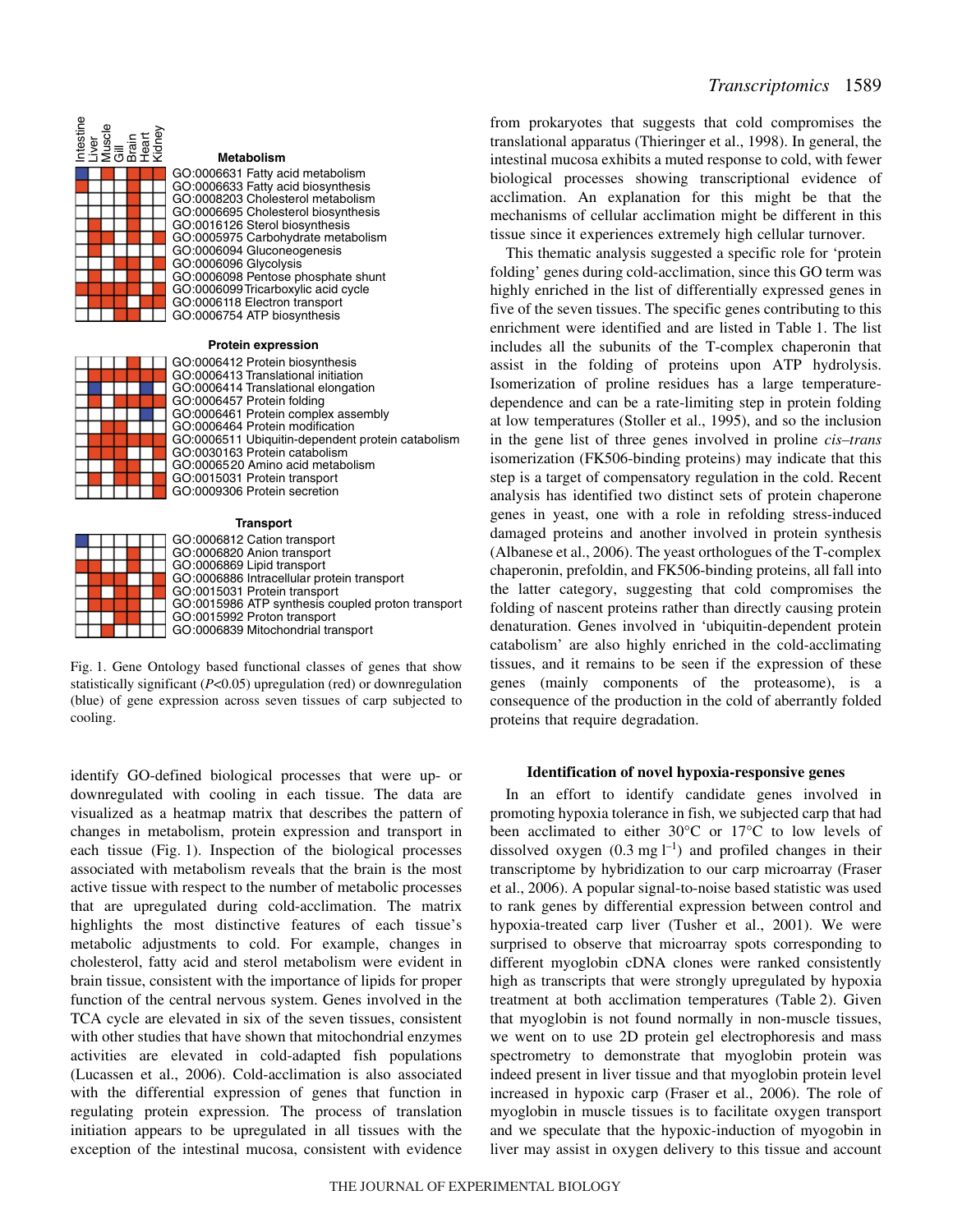# 1590 A. Y. Gracey

| GO:0006457 Protein folding                                 | Function                                         |
|------------------------------------------------------------|--------------------------------------------------|
| FK506-binding protein 1A                                   | cis-trans prolyl isomerases                      |
| FK506-binding protein 3                                    |                                                  |
| FK506 binding protein 9 precursor                          |                                                  |
| GrpE protein homolog 1, mitochondrial precursor            | Molecular chaperones and facilitators of protein |
| GrpE protein homolog 2, mitochondrial precursor            | folding and membrane translocation               |
| Prefoldin subunit 2                                        | Binds nascent polypeptides and promotes folding  |
| ATP-dependent Clp protease ATP-binding subunit ClpX-like   | Protein chaperone                                |
| DnaJ homolog subfamily A member 3, mitochondrial precursor | Prevents protein aggregation                     |
| Heat shock protein HSP 90-beta                             | Molecular chaperone                              |
| T-complex protein 1, alpha subunit                         |                                                  |
| T-complex protein 1, beta subunit                          | Subunits of the chaperonin containing            |
| T-complex protein 1, eta subunit                           | TCP1 complex that assists in the folding         |
| T-complex protein 1, gamma subunit                         | of newly translated proteins in cytosol          |
| T-complex protein 1, zeta subunit                          |                                                  |

Table 1. Genes that contribute most significantly to the upregulation of overall 'protein folding' gene expression in cooled *carp tissues*

for the profound hypoxia tolerance exhibited by carp. It is noteworthy that myoglobin protein was detected in the liver of fish living under well-oxygenated conditions, suggesting that myoglobin has a functional role in liver that goes beyond that of its putative role in hypoxia-adaptation. The detection and then hypoxia-induction of myoglobin was a completely unexpected discovery and exemplifies the use of gene expression screens in combination with gene-prioritizing statistical approaches to uncover novel aspects of physiological responses to environmental change.

Applying rank-based statistical methods to prioritize genes for further study has proved useful in other investigations of physiology. For example, gene expression profiling of leptinregulated genes in the liver of obese *ob*/*ob* mice (Cohen et al., 2002) identified stearoyl-CoA desaturase as the top ranked gene under regulation, leading to follow-up studies that demonstrated that the desaturase has a key role in fat deposition and that mutations in desaturase promote weight loss (Ntambi et al., 2002). Using a custom microarray prepared for Darwin's ground finches, calmodulin was identified as the regulatory gene whose expression was most correlated with peak length across species (Abzhanov et al., 2006). This discovery prompted further studies, first to validate that there was more calmodulin protein expressed in the beaks of finches with

elongated beak morphology, and then to demonstrate that manipulating calmodulin expression in the beaks of chickens could modify morphology. These two studies demonstrate the usefulness of using rank-based criteria for prioritizing specific genes identified in gene expression screens for further physiological or evolutionary investigations.

#### **Conclusions**

Microarray-based gene expression profiling is just one of a growing number of '-omic' approaches but it has already had a significant impact on investigations into the physiological responses to environmental change. A particular strength of the technique is that it is relatively simple to construct a microarray for any organism, and access to the equipment needed to make and screen arrays is now available at most university core facilities. Studies to date have indicated that properly designed and executed gene expression screens can reveal new insights into physiological responses and can highlight aspects of biological responses that have perhaps been overlooked. Increasingly, gene expression data are being complemented with metabolic, proteomic and molecular interaction data, which together present an unprecedented holistic view of the machinery of the cell across several layers of complexity. The

| Gene rank | Day 5 hypoxia at $30^{\circ}$ C      | Day 5 hypoxia at $17^{\circ}$ C          |
|-----------|--------------------------------------|------------------------------------------|
|           | Myoglobin                            | Hemopexin precursor                      |
|           | Myoglobin                            | Differentially regulated trout protein 1 |
|           | Unclassifiable EST                   | Vitelline membrane layer protein 1       |
|           | Cofilin                              | Unclassifiable EST                       |
|           | Warm-temperature acclimation protein | FLJ00246 protein                         |
| b         | Hemopexin precursor                  | GTP-binding protein hflX                 |
|           | Unclassifiable EST                   | Fatty acid binding protein A             |
| 8         | TFIIH basal transcription factor     | Myoglobin                                |
| 9         | Death effector domain-containing 1   | Cofilin                                  |
| 10        | Unclassifiable EST                   | Unclassifiable EST                       |

Table 2. *Ranked list of statistically significant genes induced by hypoxia in carp liver*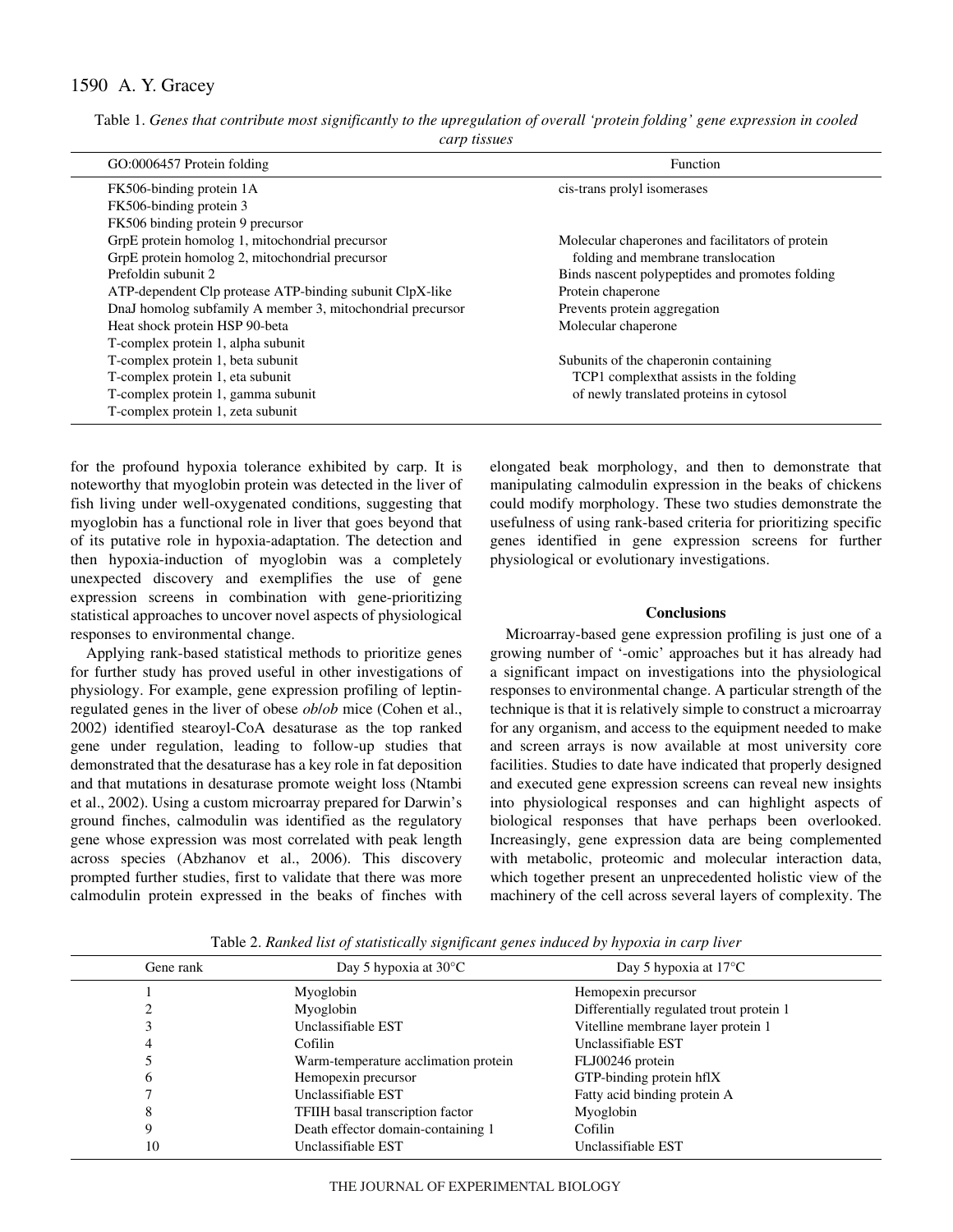challenge of integrating these diverse data sources will be met by new computational tools that seek to understand and model biological systems and ultimately to predict how they will respond to environmental and physiological perturbations.

I would like to thank Andrew Cossins and The Laboratory for Environmental Gene Regulation at The University of Liverpool for making this work possible. This work was supported by a grant from Natural Environmental Research Council (UK).

#### **References**

- **Abzhanov, A., Kuo, W. P., Hartmann, C., Grant, B. R., Grant, P. R. and Tabin, C. J.** (2006). The calmodulin pathway and evolution of elongated beak morphology in Darwin's finches. *Nature* **442**, 563-567.
- **Albanese, V., Yam, A. Y., Baughman, J., Parnot, C. and Frydman, J.** (2006). Systems analyses reveal two chaperone networks with distinct functions in eukaryotic cells. *Cell* **124**, 75-88.
- **Ashburner, M., Ball, C. A., Blake, J. A., Botstein, D., Butler, H., Cherry, J. M., Davis, A. P., Dolinski, K., Dwight, S. S., Eppig, J. T. et al.** (2000). Gene ontology: tool for the unification of biology. The Gene Ontology Consortium. *Nat. Genet.* **25**, 25-29.
- **Barrett, T., Troup, D. B., Wilhite, S. E., Ledoux, P., Rudnev, D., Evangelista, C., Kim, I. F., Soboleva, A., Tomashevsky, M. and Edgar, R.** (2007). NCBI GEO: mining tens of millions of expression profiles–database and tools update. *Nucleic Acids Res.* **35**, D760-D765.
- **Bieri, T., Blasiar, D., Ozersky, P., Antoshechkin, I., Bastiani, C., Canaran, P., Chan, J., Chen, N., Chen, W. J., Davis, P. et al.** (2007). WormBase: new content and better access. *Nucleic Acids Res.* **35**, D506-D510.
- **Birrell, G. W., Brown, J. A., Wu, H. I., Giaever, G., Chu, A. M., Davis, R. W. and Brown, J. M.** (2002). Transcriptional response of *Saccharomyces cerevisiae* to DNA-damaging agents does not identify the genes that protect against these agents. *Proc. Natl. Acad. Sci. USA* **99**, 8778-8783.
- **Brenner, S., Johnson, M., Bridgham, J., Golda, G., Lloyd, D. H., Johnson, D., Luo, S., McCurdy, S., Foy, M., Ewan, M. et al.** (2000). Gene expression analysis by massively parallel signature sequencing (MPSS) on microbead arrays. *Nat. Biotechnol.* **18**, 630-634.
- **Carninci, P.** (2007). Constructing the landscape of the mammalian transcriptome. *J. Exp. Biol.* **210**, 1497-1506.
- **Carninci, P., Shibata, Y., Hayatsu, N., Sugahara, Y., Shibata, K., Itoh, M., Konno, H., Okazaki, Y., Muramatsu, M. and Hayashizaki, Y.** (2000). Normalization and subtraction of cap-trapper-selected cDNAs to prepare full-length cDNA libraries for rapid discovery of new genes. *Genome Res.* **10**, 1617-1630.
- **Carninci, P., Waki, K., Shiraki, T., Konno, H., Shibata, K., Itoh, M., Aizawa, K., Arakawa, T., Ishii, Y., Sasaki, D. et al.** (2003). Targeting a complex transcriptome: the construction of the mouse full-length cDNA encyclopedia. *Genome Res.* **13**, 1273-1289.
- **Cohen, P., Miyazaki, M., Socci, N. D., Hagge-Greenberg, A., Liedtke, W., Soukas, A. A., Sharma, R., Hudgins, L. C., Ntambi, J. M. and Friedman, J. M.** (2002). Role for stearoyl-CoA desaturase-1 in leptin-mediated weight loss. *Science* **297**, 240-243.
- **Crosby, M. A., Goodman, J. L., Strelets, V. B., Zhang, P. and Gelbart, W. M.** (2007). FlyBase: genomes by the dozen. *Nucleic Acids Res.* **35**, D486- D491.
- **Dennis, G., Jr, Sherman, B. T., Hosack, D. A., Yang, J., Gao, W., Lane, H. C. and Lempicki, R. A.** (2003). DAVID: database for annotation, visualization, and integrated discovery. *Genome Biol.* **4**, P3.
- **Diatchenko, L., Lau, Y. F., Campbell, A. P., Chenchik, A., Moqadam, F., Huang, B., Lukyanov, S., Lukyanov, K., Gurskaya, N., Sverdlov, E. D. et al.** (1996). Suppression subtractive hybridization: a method for generating differentially regulated or tissue-specific cDNA probes and libraries. *Proc. Natl. Acad. Sci. USA* **93**, 6025-6030.
- **Drobyshev, A. L., Machka, C., Horsch, M., Seltmann, M., Liebscher, V., Hrabe de Angelis, M. and Beckers, J.** (2003). Specificity assessment from fractionation experiments (SAFE): a novel method to evaluate microarray probe specificity based on hybridisation stringencies. *Nucleic Acids Res.* **31**, E1.

**Fraser, J., de Mello, L. V., Ward, D., Rees, H. H., Williams, D. R., Fang,**

**Y., Brass, A., Gracey, A. Y. and Cossins, A. R.** (2006). Hypoxia-inducible myoglobin expression in nonmuscle tissues. *Proc. Natl. Acad. Sci. USA* **103**, 2977-2981.

- **Giaever, G., Chu, A. M., Ni, L., Connelly, C., Riles, L., Veronneau, S., Dow, S., Lucau-Danila, A., Anderson, K., Andre, B. et al.** (2002). Functional profiling of the *Saccharomyces cerevisiae* genome. *Nature* **418**, 387-391.
- **Gracey, A. Y. and Cossins, A. R.** (2003). Application of microarray technology in environmental and comparative physiology. *Annu. Rev. Physiol.* **65**, 231-259.
- **Gracey, A. Y., Troll, J. V. and Somero, G. N.** (2001). Hypoxia-induced gene expression profiling in the euryoxic fish *Gillichthys mirabilis*. *Proc. Natl. Acad. Sci. USA* **98**, 1993-1998.
- **Gracey, A. Y., Fraser, E. J., Li, W., Fang, Y., Taylor, R. R., Rogers, J., Brass, A. and Cossins, A. R.** (2004). Coping with cold: An integrative, multitissue analysis of the transcriptome of a poikilothermic vertebrate. *Proc. Natl. Acad. Sci. USA* **101**, 16970-16975.
- **Haugen, A. C., Kelley, R., Collins, J. B., Tucker, C. J., Deng, C., Afshari, C. A., Brown, J. M., Ideker, T. and Van Houten, B.** (2004). Integrating phenotypic and expression profiles to map arsenic-response networks. *Genome Biol.* **5**, R95.
- **Hedgecock, D., Lin, J. Z., Decola, S., Haudenschild, C. D., Meyer, E., Manahan, D. T. and Bowen, B.** (2007). Transcriptomic analysis of growth heterosis in larval Pacific oysters (*Crassostrea gigas*). *Proc. Natl. Acad. Sci. USA* **104**, 2313-2318.
- **Hoth, S., Ikeda, Y., Morgante, M., Wang, X., Zuo, J., Hanafey, M. K., Gaasterland, T., Tingey, S. V. and Chua, N. H.** (2003). Monitoring genome-wide changes in gene expression in response to endogenous cytokinin reveals targets in *Arabidopsis thaliana*. *FEBS Lett.* **554**, 373-380.
- **Hughes, T. R., Mao, M., Jones, A. R., Burchard, J., Marton, M. J., Shannon, K. W., Lefkowitz, S. M., Ziman, M., Schelter, J. M., Meyer, M. R. et al.** (2001). Expression profiling using microarrays fabricated by an ink-jet oligonucleotide synthesizer. *Nat. Biotechnol.* **19**, 342-347.
- **Ideker, T., Galitski, T. and Hood, L.** (2001a). A new approach to decoding life: systems biology. *Annu. Rev. Genomics Hum. Genet*. **2**, 343-372.
- **Ideker, T., Thorsson, V., Ranish, J. A., Christmas, R., Buhler, J., Eng, J. K., Bumgarner, R., Goodlett, D. R., Aebersold, R. and Hood, L.** (2001b). Integrated genomic and proteomic analyses of a systematically perturbed metabolic network. *Science* **292**, 929-934.
- **Imanishi, T., Itoh, T., Suzuki, Y., O'Donovan, C., Fukuchi, S., Koyanagi, K. O., Barrero, R. A., Tamura, T., Yamaguchi-Kabata, Y., Tanino, M. et al.** (2004). Integrative annotation of 21,037 human genes validated by full-length cDNA clones. *PLoS Biol.* **2**, E162.
- **Jongeneel, C. V., Iseli, C., Stevenson, B. J., Riggins, G. J., Lal, A., Mackay, A., Harris, R. A., O'Hare, M. J., Neville, A. M., Simpson, A. J. et al.** (2003). Comprehensive sampling of gene expression in human cell lines with massively parallel signature sequencing. *Proc. Natl. Acad. Sci. USA* **100**, 4702-4705.
- **Kiyosawa, H., Yamanaka, I., Osato, N., Kondo, S. and Hayashizaki, Y.** (2003). Antisense transcripts with FANTOM2 clone set and their implications for gene regulation. *Genome Res.* **13**, 1324-1334.
- **Konno, H., Fukunishi, Y., Shibata, K., Itoh, M., Carninci, P., Sugahara, Y. and Hayashizaki, Y.** (2001). Computer-based methods for the mouse full-length cDNA encyclopedia: real-time sequence clustering for construction of a nonredundant cDNA library. *Genome Res.* **11**, 281-289.
- **Korkola, J. E., Estep, A. L., Pejavar, S., DeVries, S., Jensen, R. and Waldman, F. M.** (2003). Optimizing stringency for expression microarrays. *Biotechniques* **35**, 828-835.
- **Kuo, W. P., Liu, F., Trimarchi, J., Punzo, C., Lombardi, M., Sarang, J., Whipple, M. E., Maysuria, M., Serikawa, K., Lee, S. Y. et al.** (2006). A sequence-oriented comparison of gene expression measurements across different hybridization-based technologies. *Nat. Biotechnol.* **24**, 832-840.
- **Lu, P., Vogel, C., Wang, R., Yao, X. and Marcotte, E. M.** (2007). Absolute protein expression profiling estimates the relative contributions of transcriptional and translational regulation. *Nat. Biotechnol.* **25**, 117-124.
- **Lucassen, M., Koschnick, N., Eckerle, L. G. and Portner, H. O.** (2006). Mitochondrial mechanisms of cold adaptation in cod (*Gadus morhua* L.) populations from different climatic zones. *J. Exp. Biol.* **209**, 2462-2471.
- **McCarroll, S. A., Murphy, C. T., Zou, S., Pletcher, S. D., Chin, C. S., Jan, Y. N., Kenyon, C., Bargmann, C. I. and Li, H.** (2004). Comparing genomic expression patterns across species identifies shared transcriptional profile in aging. *Nat. Genet.* **36**, 197-204.
- **Mootha, V. K., Lindgren, C. M., Eriksson, K. F., Subramanian, A., Sihag, S., Lehar, J., Puigserver, P., Carlsson, E., Ridderstrale, M., Laurila, E.**